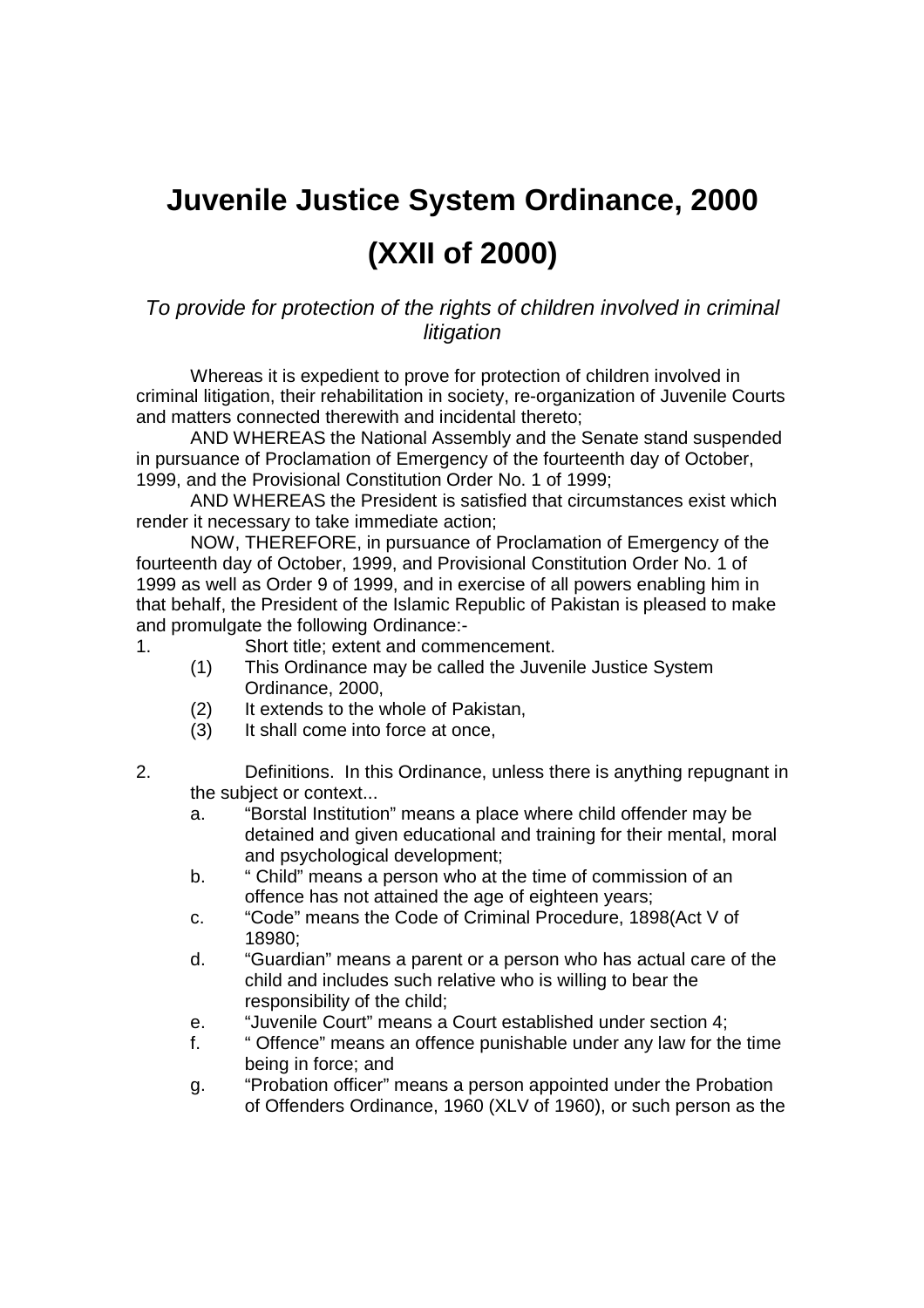Provisional Government may appoint to perform the functions of Probation Officer under this Ordinance.

3. Legal Assistance.

(1) Every child who is accused of the commission of an offence or is a victim of an offence shall have the right of legal assistance at the expense of the State.

(2) A legal practitioner appointed by the state for providing legal assistance to a child accused of the commission of an offence, or victim of an offence, shall have at least five years standing at the Bar.

4. Juvenile Courts.

 (1) The Provisional Government shall, in consultation with the chief Justice of High Court, by notification in the official Gazette, establish one or more juvenile Courts for any local are within its iurisdiction

- (2) The High Court may…
	- a. Confer powers of Juvenile courts on
		- i. Courts of Sessions;
		- ii. Judicial Magistrate of the First Class; and
	- b. Appoint, from amongst practicing advocates having atleast seven years standing at the bar, Presiding officers of Juvenile Courts with powers of a judicial Magistrate of the First Class for the purpose of this Ordinance on such terms and conditions as the high court may determine.
- (3) The Juvenile Court shall have the exclusive jurisdiction to try cases in which a child is accused of commission of an offence.
- (4) Subject to sub section (3) on commencement of this ordinance, all cases pending before a Trial Court in which a child is accused of an offence shall stand transferred to the Juvenile Court having jurisdiction.
- (5) The Juvenile shall not, merely by reason of a change in its composition, or transfer of a case under sub-section (4), be bound to recall or rehear any witness who has given evidence and may act on the evidence already recorded.
- (6) On taking cognizance of an offence, the Juvenile Court shall decide the case within four months.
- 5. No joint trial of a child and adult person,

(1) Not withstanding anything contained in section 239 of the Code, or any other law for the time being in force, no child shall be charged with or tried for an offence together with an adult.

(2) F a child is charged with the commission of an offence for which under Section 239 of the Code, or any other law for the time being in force such child could be tried together with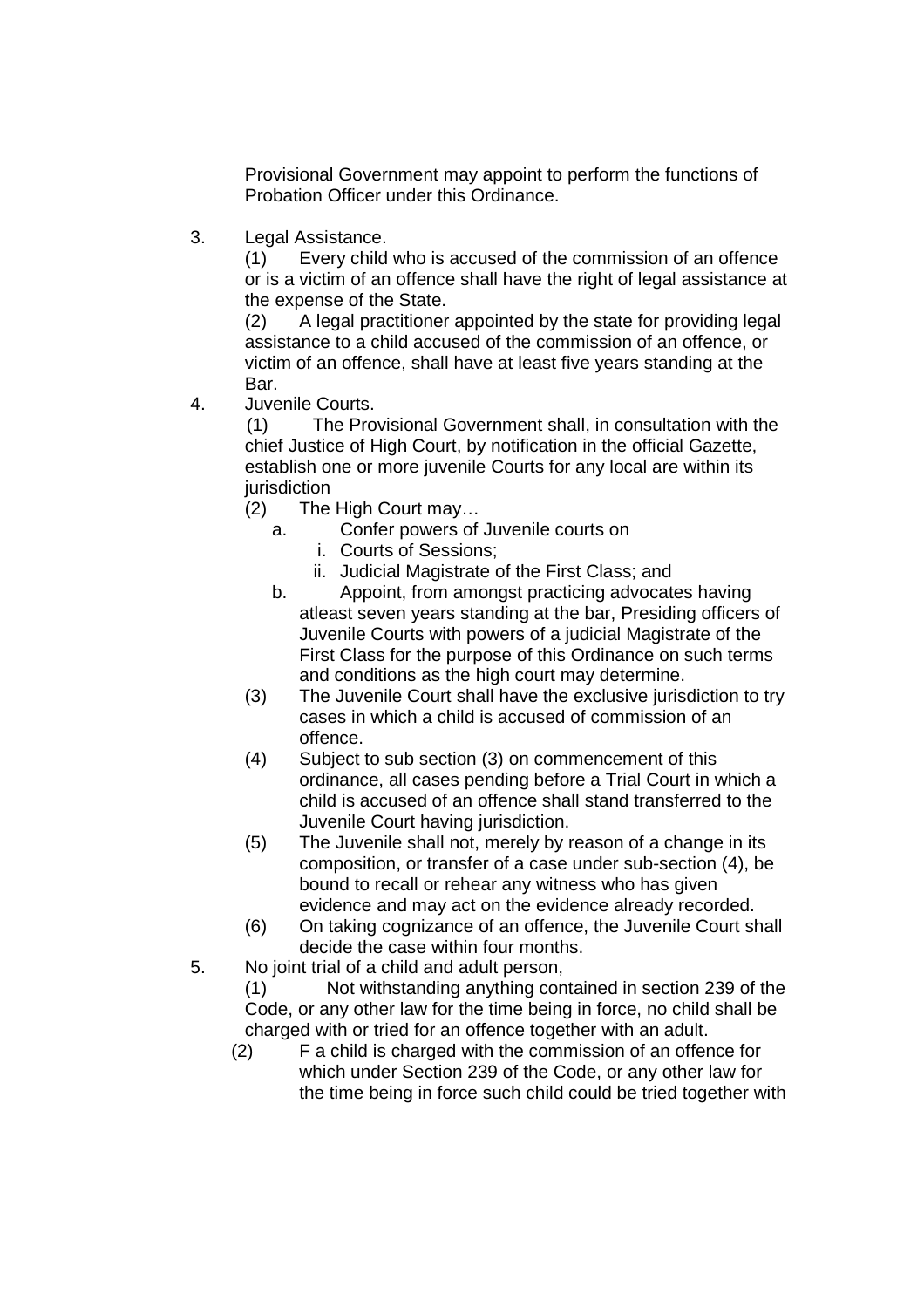an adult, the Court taking cognizance of the offence shall direct separate trial of the child by the Juvenile Court.

- 6. Procedure of the Juvenile Courts. A Juvenile Court shall, unless provided otherwise in this Ordinance, follow the procedure provided for in the Code.
	- (1) A juvenile Court shall not ordinarily take up any other case on a day when the case of a child accused in fixed for evidence on such a day.
	- (2) No person shall be present at any sitting of a Juvenile Court except,
		- a. Members and officers of the Juvenile court;
		- b. Parties to the case before the Juvenile Court and such other persons who are directly concerned with the proceedings including the police officers
		- c. Such other persons as the Juvenile court directs to be present;
		- d. Guardian of the child.
		- (3) At any stage during the course of the trial of a case under this Ordinance, the Juvenile Court may, in the interest of such child, decency or morality, direct any person to withdraw from Court for such period as the Court may direct.
		- (4) Where at any stage during the course of the trial of a case, the Juvenile Court is satisfied that the attendance of the child is not essential for the purpose of the trial, the Juvenile court may dispose with the attendance and proceed with the trial of the case in absence of the child.
		- (5) When a child who has been brought before a Juvenile Court and is found to be suffering from serious illness, whether physical or mental, and requires treatment, the Court shall send such child to a hospital or a medical institution where treatment shall be given to the child at the expense of the state.
- 7. Determination of age… If a question arises as to whether a person before it is child for the purposes of this Ordinance, the Juvenile Court shall record a finding after such inquiry, which shall include a medical report for determination of the age of the child.
- 8. Prohibition to public proceedings of cases.
	- (1) Unless the Juvenile Court specifically authorizes, the Court proceedings shall be published in any newspapers, magazine or journal in any form which may disclose the name, address, school or any identification or particulars calculated to lead directly or indirectly to the identification of such child nor shall any picture of the child be published.
- 9. Probation Officer.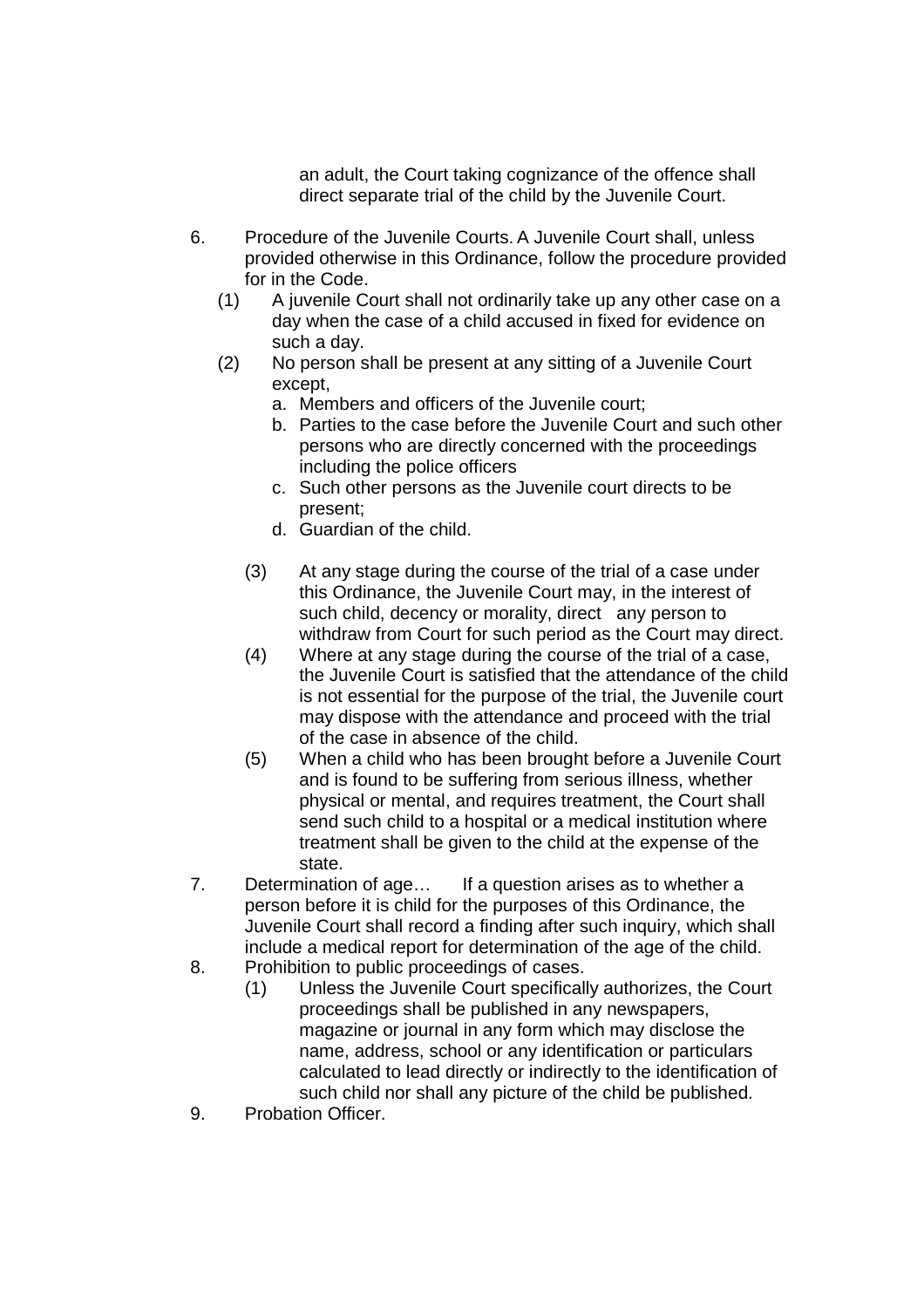- (1) The Probation Officer shall assist the Juvenile Court by making a report on the child's character, educational, social and moral background.
- (2) Subject to sub-section (2) of the report of the Probation Officer submitted to the Juvenile court shall be treated as confidential.
- (3) The Juvenile Court may, if so thinks fit, communicate the substance of the report to the child or his guardian and, where anyone of them disputes the contents or views contained therein, the Juvenile court may give such child or, as the case may be, guardian an opportunity of producing such evidence as may be relevant to the matter stated in the report.
- 10. Arrest and bail,
	- (1) Where a child is arrested for commission of an offence, the officer incharge of the police station in which the child is detained shall, as soon as may be, inform..
		- a. the guardian of the child, if he can be found, of such arrest and inform him of the time, date and name of the Juvenile Court before which the child shall be produced; and
		- b. the concerned Probation Officer to enable him to obtain such information about the child and other material circumstances which may be of assistance to the juvenile Court for making inquiry.
	- (2) Where a child accused of non-bail able offence is arrested, he shall, without any delay and in no case later than twenty-four hours from such arrest, be produced before the Juvenile Court.
	- (3) Without prejudice to the provisions of the Code, a child accused of a bail able offence shall, if already not released under Section 496 of Code, be released by the juvenile Court on bail, with or without surety, unless it appears that there are reasonable grounds for believing that the release of the child shall bring him into association with any criminal or expose the child to any danger, in which case, the child shall be placed under the custody of a Probation officer or a suitable person or institution dealing with the welfare of the children if parents or guardian of the child is not present, but shall not under any circumstances be kept in a police station or jail in such cases.
	- (4) The Juvenile Court shall, in a case where a child is not grantee bail under sub-section (3), direct for tracing the guardian of such child and where the guardian of the child is traced out, the juvenile Court may immediately release the child on bail.
	- (5) Where a child under the age of fifteen years is arrested or detained for an offence which is punishable with the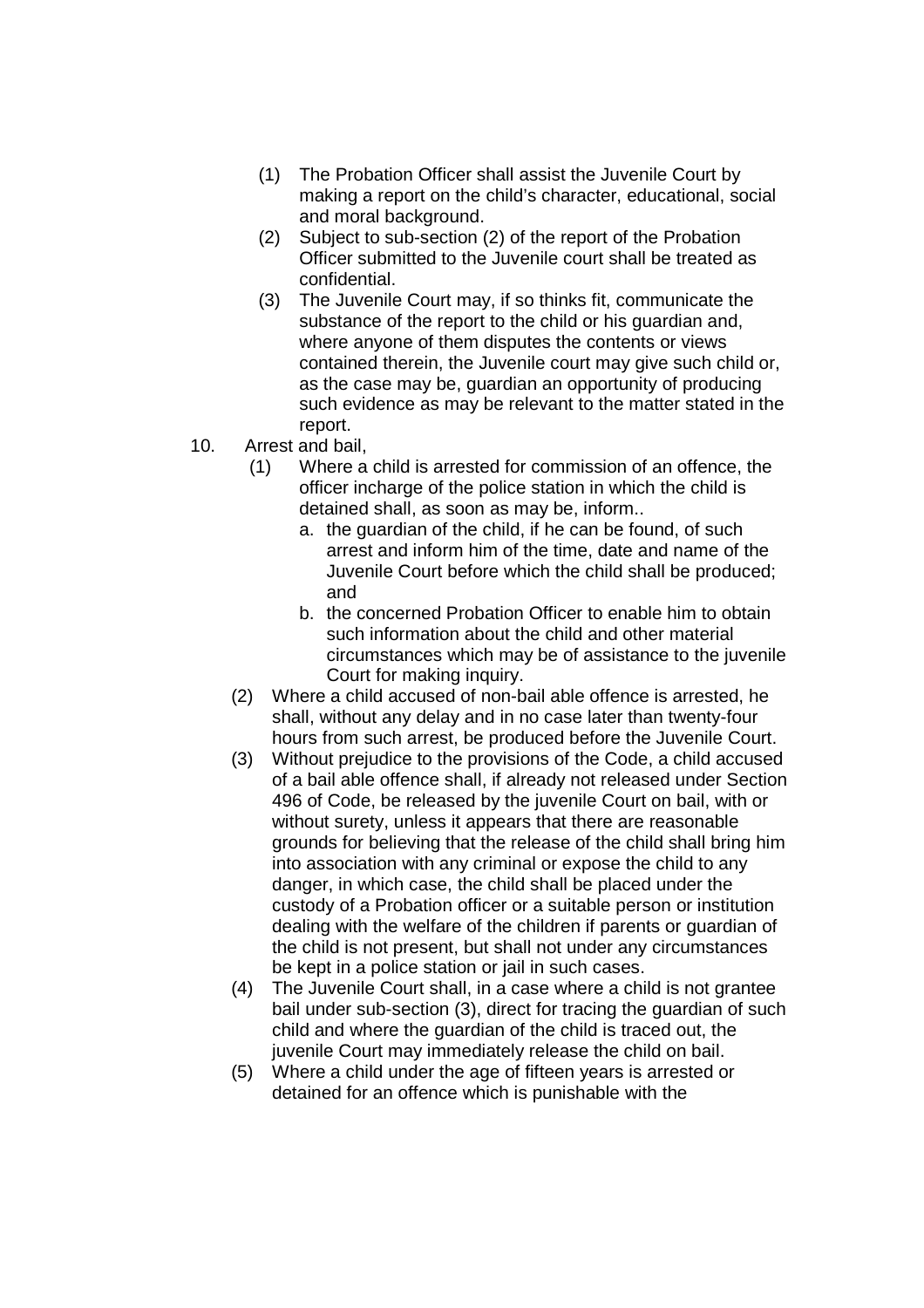imprisonment of less than ten years, shall be treated a sif he was accused of commission of a bailable offence.

- (6) No child under the age of fifteen years shall be arrested under any of the laws dealing with the previous detention or under the provisions of Chapter VII of the Code.
- (7) Notwithstanding anything contained in the Code and except where a Juvenile Court is of the opinion that the delay in the trial of the accused has been occasioned by an act or omission of the accused or any other person acting on his behalf or in exercise of any right or privilege under any law for the time being in force, a child who, for commission of an offence, has been detained, shall be released on bail…
	- a. If, being accused of an offence punishable with death has been detained for such offence for a continuous period exceeding one year and whose trial for such an offence has not concluded.
	- b. If, being accused of any offence punishable for improvement for life has been detained for such an offence for a continuous period exceeding six months and whose trial for such offence has not concluded; or
	- c. Who, being accused of any offence not punishable with death, or imprisonment for life, has been detained for such an offence for a continuous period exceeding four months and whose trial for such an offence has not concluded

 Provided that where a child of the age of fifteen years or above is arrested, the court may refuse to grant bail if there are reasonable grounds to believe that such child is involved in an offence which in its option Is serious, heinous, gruesome, brutal, sensational in character or shocking to public morality or he is a previous convict of an offence punishable with death or imprisonment for life.

11. Release on Probation: - Where on conclusion of an inquiry or trial, the Juvenile Court finds that a child has committed an offence, then not withstanding anything to the contrary contained in any law for the time being in force, the Juvenile Court may, if it thinks fit..

> (a) Direct the child offender to be released on probation for good conduct and place such child under the case of guardian or any suitable person executing a bond with or without surety as the court may require, for the good behavior and wellbeing of the child for any period not exceeding the period of imprisonment awarded to such child:

Provided that the child released on probation be produced before the Juvenile Court periodically on such dates and time as it may direct.